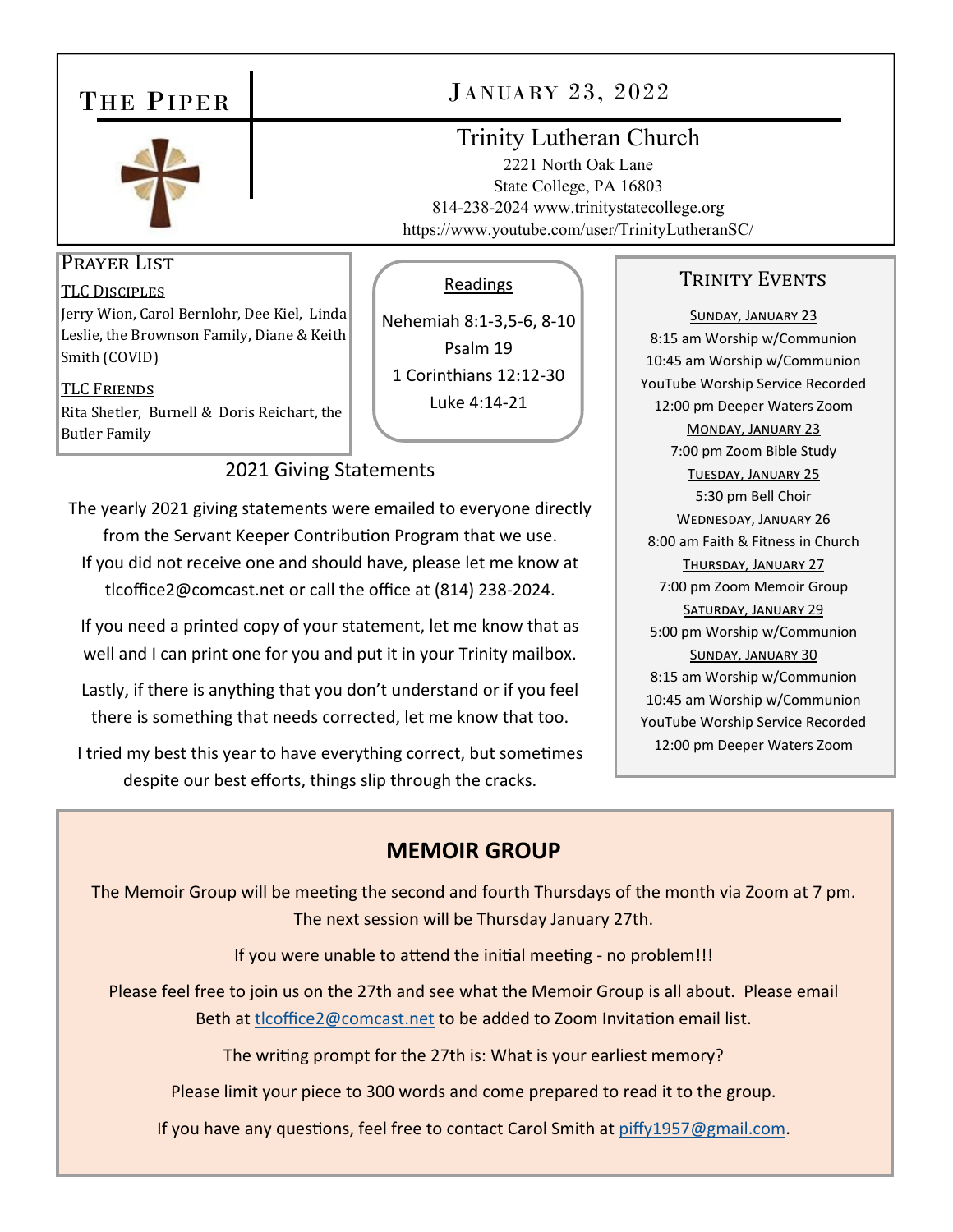# Dear Beloved of God, *From the Pastor's Desk*

As has been noted "Laughter is good medicine"! Or as Lord Byron observes, "Always laugh when you can. It is cheap medicine." Good humor invites us to laugh at ourselves; bad humor is insulting and hurtful since it mocks people, or laughs at them, not with them.

Have you ever wondered if God has a sense of humor? Well, think about it! Just look at me and that will settle the matter! But not so fast, all you have to do is go look in a mirror! Consider the giraffe, or the platypus, or watch how penguins walk. Surely God has a sense of humor!

In Genesis we read about the promise God made to Abraham and his wife, Sarah that they would have a child. And the promise was fulfilled, but not on what one might suggest as human terms and expectations. In fact, God prolonged the fulfillment of the promise for many years, until both Sarah and Abraham were well past the normal childbearing years. Still, God maintained his promise to them and reminded them that in God's time it would come to pass. By then, however, it sounded like more of a joke as we read in Genesis 18:

They said to him, "Where is your wife Sarah?" And he said, "There, in the tent." Then one said, "I will surely return to you in due season, and your wife Sarah shall have a son." And Sarah was listening at the tent entrance behind him. Now Abraham and Sarah were old, advanced in age; it had ceased to be with Sarah after the manner of women. So Sarah laughed to herself, saying, "After I have grown old, and my husband is old, shall I have pleasure?" The LORD said to Abraham, "Why did Sarah laugh, and say, 'Shall I indeed bear a child, now that I am old?' Is anything too wonderful for the LORD? At the set time I will return to you, in due season, and Sarah shall have a son." But Sarah denied, saying, "I did not laugh"; for she was afraid. He said, "Oh yes, you did laugh." (Gen 18:9-15)

Sarah laughed at the promise because it sounded so ludicrous. It was not good, healthy humor but it was a mocking laugh, belittling even dismissing the promise of God. To that, God takes exception and rightly so. Still, it is something of a joke, but if God's promise was a joke the joke was on Abraham and Sarah, when in their 90's they had a "bouncing baby boy"! No doubt laughter filled their home loud and often.

Not surprisingly, the child was named Isaac, the name means, "one who laughs." How appropriate.

Here at Trinity, we too, love to laugh, not at each other but rather with each other. Throughout this year, I have noticed that, despite the pandemic, we love to laugh. If health is associated with laughter, then we must be very healthy around here. Even Vicar Ted has brought a delightful sense of humor that has made the year fly by!

On Sunday, January 30, we will celebrate the successful fulfillment of Vicar Ted's internship. After each worship service that weekend, we will have a small, simple reception. We invited everyone to consider giving him a cash gift and will have a basket to receive such gifts as well as a table if you have some other kind of gift to give him.

It has truly been a year of blessings and joys, and we have many good reasons to laugh as we share and hold God to his promises to us!

[Humanity] has unquestionably one really effective weapon—laughter. Power, money, persuasion, supplication, persecution—these can lift at a colossal humbug—push it a little—weaken it a little, century by century, but only laughter can blow it to rags and atoms at a blast. Against the assault of laughter nothing can stand. — Mark Twain

Thanks be to God for Isaac and for laughter! May we laugh often and hard as well as we celebration God's blessings and share them with each other!

With Godly humor,

Pastor Ron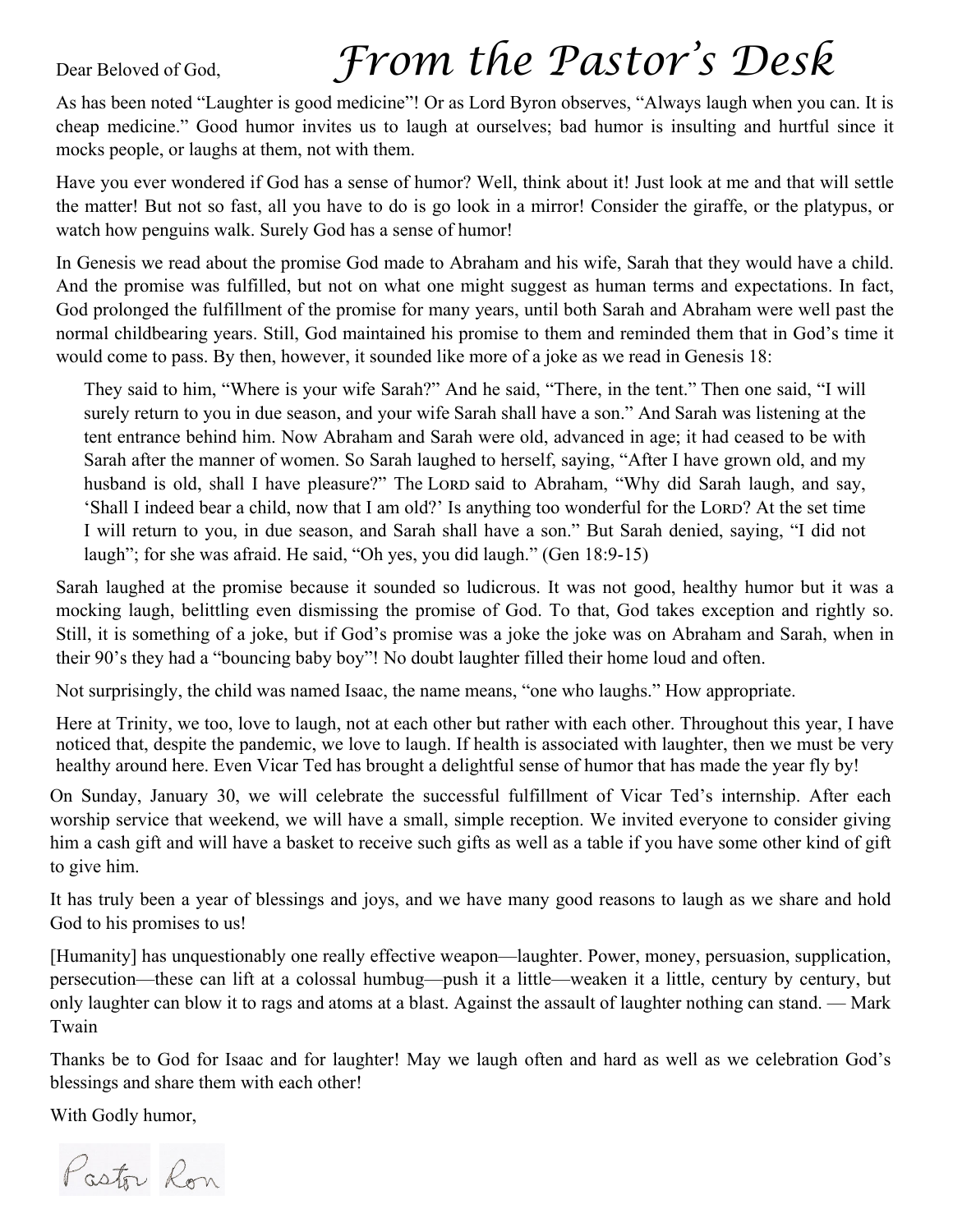# VICAR TED

Vicar Ted's internship is coming to a close and his last Sunday with us will be January 30. He will preach at all three services and after each worship we will have a simple and safe reception for him with some light refreshments.

If you would like to give Vicar Ted a gift showing your appreciation for his ministry among us, there will be a basket to receive your financial gift as well as a table where you may place all other gifts. The Council has arranged for a congregational gift and the Lay-Intern Committee has a gift for him as well. If you cannot join us on January 29 or 30, please feel free to drop off any cards or gifts at the church office.

He has been a gift to us here at Trinity and rich blessing a to me as his supervisor. He will serve the church well as an ordained pastor.

#### **BIBLE STUDY FELLOWSHIP**

Did you know there are Bible Study Fellowship (BSF) classes in State College?

BSF offers free, in‐depth Bible studies with trained group leaders for all ages and denominations around the world using a four-fold approach (answer questions, discuss in small groups, listen to teach and explore Biblical commentary). We currently offer local groups for women, men and preschoolers. There are evening and zoom options available, as well.

For more information on BSF, our local classes and to register, please visit:

#### https://www.bsfinternational.org

There is a poster about this on the bulletin board outside the sanctuary.